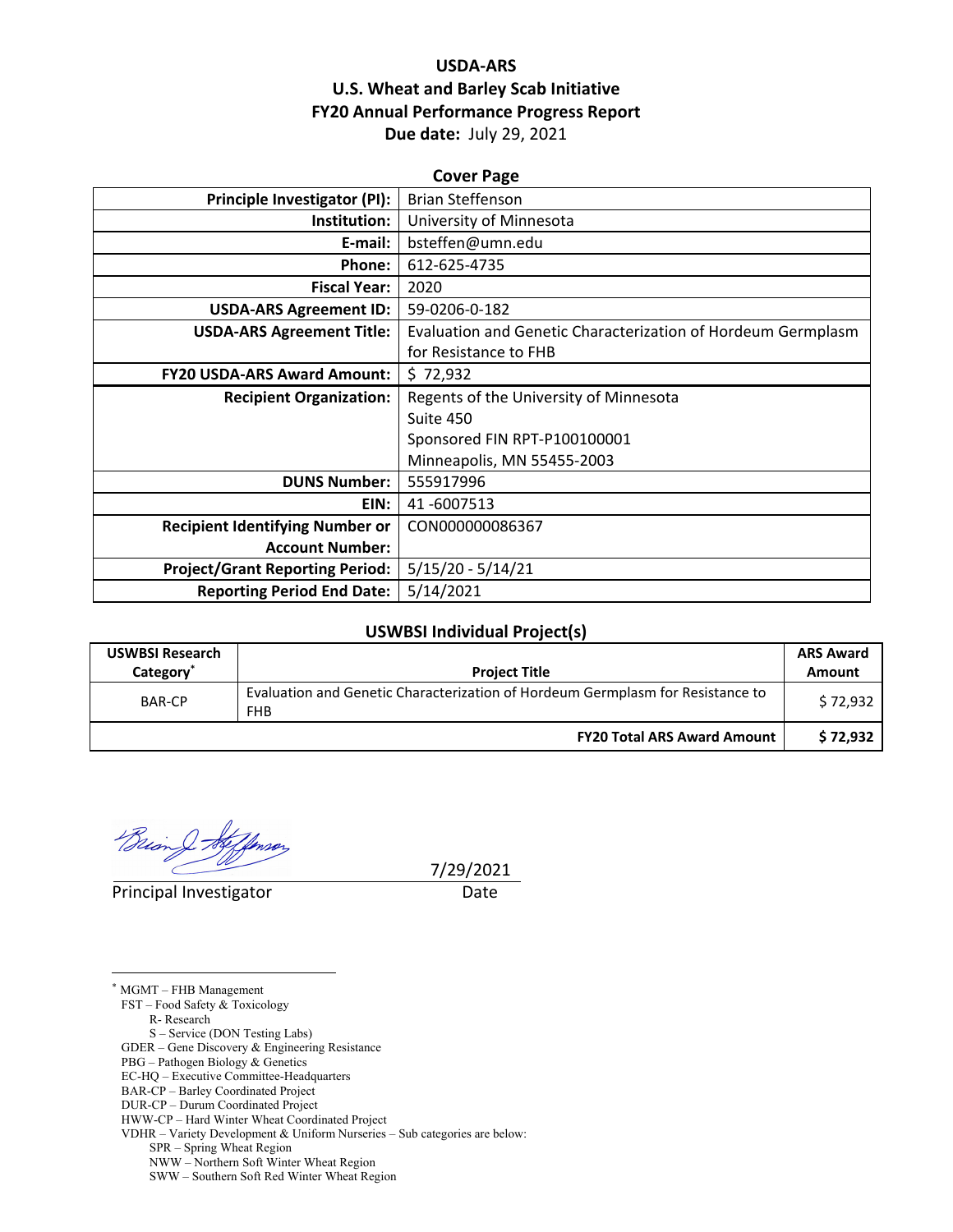**Project 1:** *Evaluation and Genetic Characterization of Hordeum Germplasm for Resistance to FHB*

#### **1. What are the major goals and objectives of the research project?**

Our major goal is to reduce the economic losses caused by Fusarium head blight (FHB) in barley, including quality discounts due to deoxynivalenol (DON) contamination. This can be best achieved by developing barley cultivars with the highest level of resistance possible, in conjunction with various cultural and chemical control methods. Through extensive germplasm evaluations funded by the USWBSI over the past 16 years, we have identified 78 accessions that possess a level of resistance comparable to the six‐rowed and two‐rowed controls of Chevron and CIho 4196, respectively. One of the most resistant accessions identified in this group is PI 350725, a two-rowed accession from the Tirol in Austria. Sixrowed barleys have been the preferred type for malting in the Midwest region for more than 80 years. A resistant two-rowed barley was selected for this investigation because this is now the industry‐preferred row type for Midwestern malting barley cultivars.

Our specific objectives for this proposal are to: 1) determine the number, effect, and chromosomal position of FHB resistance loci in barley accession PI 350725 using the advanced backcross QTL method; 2) conduct rigorous FHB evaluations of the ~200 most resistant *Hordeum* accessions in order to select the very best ones for breeding and genetic analysis; 3) evaluate previously untested barley landraces for FHB reaction, and 4) provide adapted FHB‐resistant parental materials to barley improvement programs. This research addresses Barley‐CP VDHR objective #2 (Mapping novel QTL for resistance to FHB in barley), but is also an important step in advancing objective #4 (Develop new barley varieties with enhanced resistance to FHB and lower DON). The outputs from this work will be new accessions with novel genes for FHB resistance. Use of this germplasm in breeding will help fulfill the USWBSI primary goal to develop as quickly as possible effective control measures that minimize the threat of FHB, including the reduction of mycotoxins, to the producers, processors, and consumers of barley.

**2. What was accomplished under these goals or objectives?** *(For each major goal/objective, address these three items below.)*

## **a) What were the major activities?**

**Objective 1:** PI 350725 was crossed with 'Quest,' the first Midwestern six‐rowed cultivar with partial FHB resistance. About 50  $F_1$  progeny were then backcrossed with 'Quest' to obtain the  $BC_1$  generation. At least 5 crossed seeds were obtained per backcross. Then, about 90 BC<sub>1</sub> plants were backcrossed to 'Quest' to obtain the BC<sub>2</sub> generation. Through timely supplemental support from the USWBSI, the  $BC<sub>2</sub>$ generation was made into doubled haploids (DHs) by Patrick Hayes' group at Oregon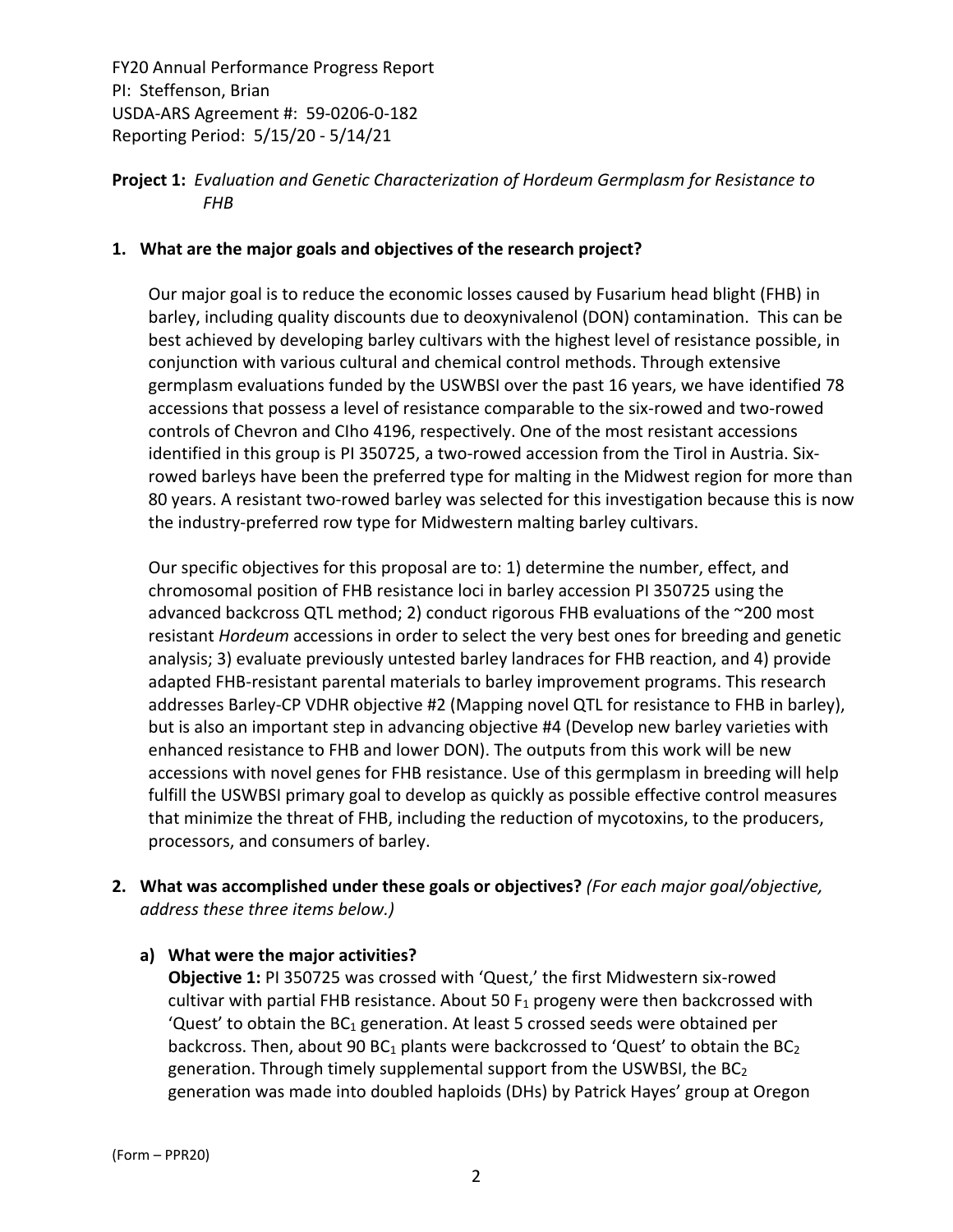> State University. This critical DH step shortened the time needed to obtain homozygous lines, allowing for earlier phenotyping in the field. From each  $BC_2$  plant, 5 seeds were used for DH production. Due to the recalcitrant nature of this cross, only 170 doubled haploid progeny were obtained from Oregon State University. These DH progenies were increased in the fall/winter greenhouse season of 2015‐2016 and were phenotyped at our late‐planted FHB nursery in Crookston in 2016. Due to the lower than expected number of DH progeny, we also advanced remnant  $BC<sub>2</sub>$  seed by single seed descent, which will serve to expand the population for QTL mapping and validate the results found in the DH population. The number of  $BC<sub>2</sub> Recombinant Inbred Lines$ (RILs) generated was 328. Phenotypic evaluations for the DH population were conducted in Crookston, MN in 2016, 2018, and 2019 and in Saint Paul, MN in 2017 and 2018. The RIL population was screened in Crookston in 2018 and 2019 and in Saint Paul in 2017 and 2018. From these five and four environments utilized for the DH and RIL populations, respectively, we have a robust phenotyping dataset for mapping quantitative trait loci (QTL) for resistance to the disease and accumulation of the mycotoxin.

> The 50K iSelect single nucleotide polymorphism (SNP) array was used to genotype 161 DH lines and 317 RIL lines. SNP calls were manually edited to reduce missing data using GenomeStudio v2.0 and were filtered to remove markers with >10% missing data and >2% heterozygosity. DON accumulation data for 2019 was obtained in 2020 due to a delay from the pandemic. QTL IciMapping v4.1 was used for detection of marker‐trait associations.

**Objective 2**: In 2020, a panel of the most resistant accessions was planted and evaluated for FHB reaction and DON accumulation in St. Paul and Crookston.

**Objective 3:** A panel of 29 previously untested Irish barley landraces donated by the Ireland Department of Agriculture, Food and the Marine genebank were evaluated for FHB and DON accumulation in Crookston in 2020.

**Objective 4:** All FHB and DON data taken on the most resistant selections were compiled for all but the 2020 field season.

#### **b) What were the significant results?**

**Objective 1:** Within the mapping populations, best linear unbiased estimates (BLUEs) for each line were estimated, providing a single phenotypic value for each trait and each line across all environments. BLUE values for FHB severity and DON concentration for the resistant six‐rowed check, Chevron, were 4.9% and 6.6 ppm, respectively. BLUE values for FHB severity and DON concentration for the resistant two‐rowed check, CIho 4196 were 10.3% and 7.4 ppm, respectively. BLUE values for FHB severity and DON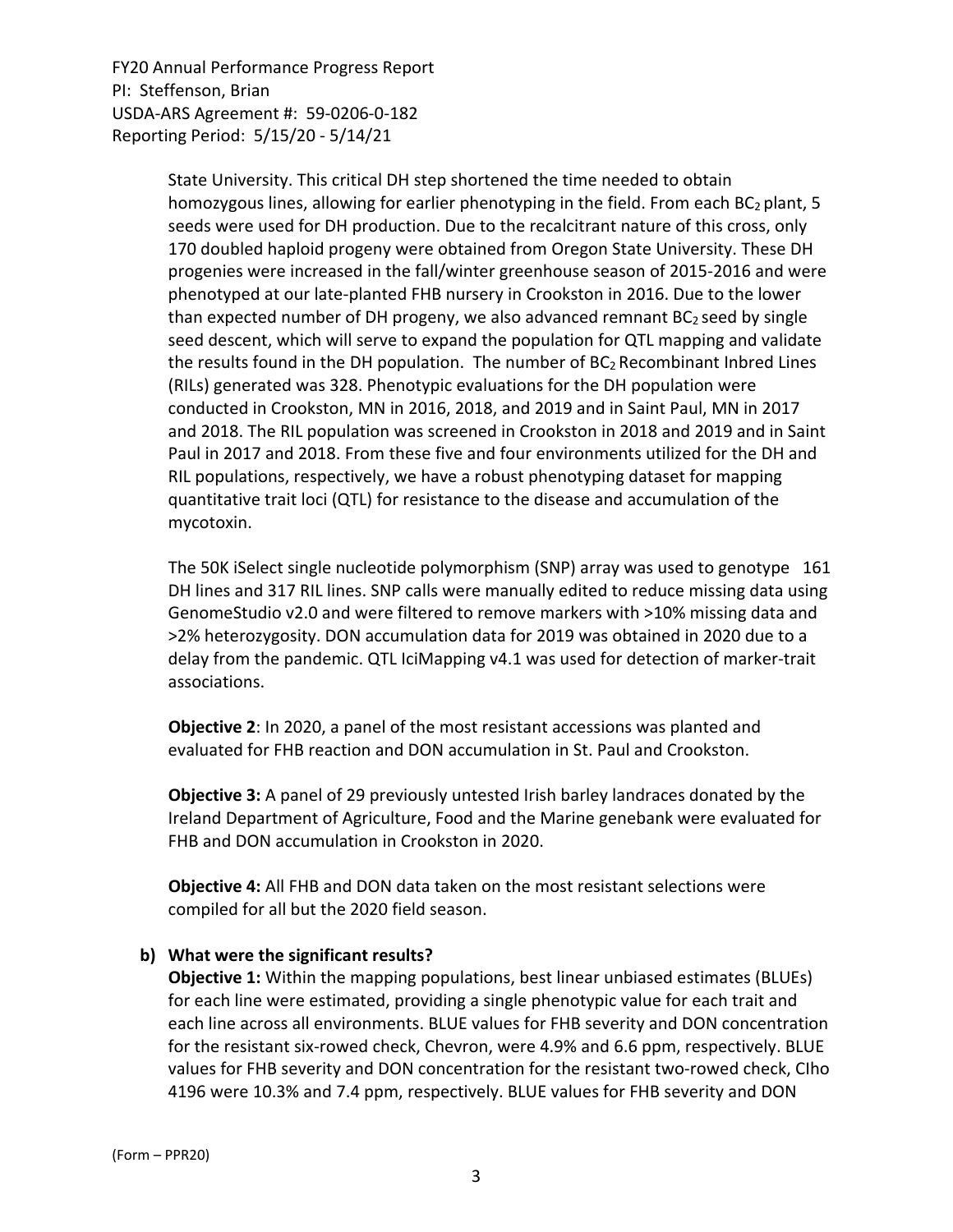> concentration in the DH population ranged from 4.4 to 43.9% and from 7.8 to 29.9 ppm, respectively. BLUE values for FHB severity and DON concentration in the RIL population ranged from 7.2 to 46.3% and from 9.7 to 30.6 ppm, respectively. These data indicate that DH and RIL progeny with low FHB severity and DON accumulation can be recovered from the PI 350725/Quest population. In the DH population, six QTL were detected for reduced FHB severity across all environments. PI 350725 contributed the resistance allele for four of these FHB QTL. One FHB QTL was identified in two of five environments, with the resistance allele being contributed by Quest. In the RIL population, four QTL were detected for reduced FHB severity across all environments. PI 350725 contributed the resistance allele for two of these FHB QTL. One FHB QTL was identified in two of four environments, with the resistance allele contributed by Quest. In the DH population, five QTL were detected for reduced DON accumulation across all environments. PI 350725 contributed the resistance allele for three of these DON QTL. One DON QTL was identified in three of five environments, with the resistance allele contributed by Quest. In the RIL population, four QTL were detected for reduced DON accumulation across all environments. PI 350725 contributed the resistance allele for one of these DON QTL. One DON QTL was identified in three of four environments, with the resistance allele contributed by Quest. Agro‐morphological traits such as heading date, height, and spike density can have a pronounced effect on FHB severity. Thus, these traits were also be scored to determine if they co-locate with QTLs for FHB reaction. In both populations, the major effect QTL explaining the majority of variation were coincident with QTL for height and heading date, suggesting pleiotropic effects of major QTL. Across the two populations, comparison of the physical positions of the markers flanking significant QTL revealed three QTL influencing FHB resistance and/or DON accumulation residing within the same or in overlapping marker intervals.

**Objective 2:** Of the ~200 selected accessions evaluated in four environments over the past three years, several have exhibited consistently low levels of FHB and DON. Evaluations and analyses of these accessions will continue on into 2021 to obtain a very robust dataset.

**Objective 3:** Only four of the Irish heritage accessions showed FHB severities below 15% and many of the accessions were extremely late‐heading. For comparison, the resistant six‐rowed and two‐rowed controls had FHB severities of 3.2% and 4.5% respectively.

**Objective 4:** We now have robust FHB and DON datasets on the selected panel of barleys. Of the 38 accessions evaluated in seven environments, eight had a mean relative FHB severity (i.e. percentage of infected kernels as compared to the susceptible six‐rowed control Stander averaged over all environments) below 50% and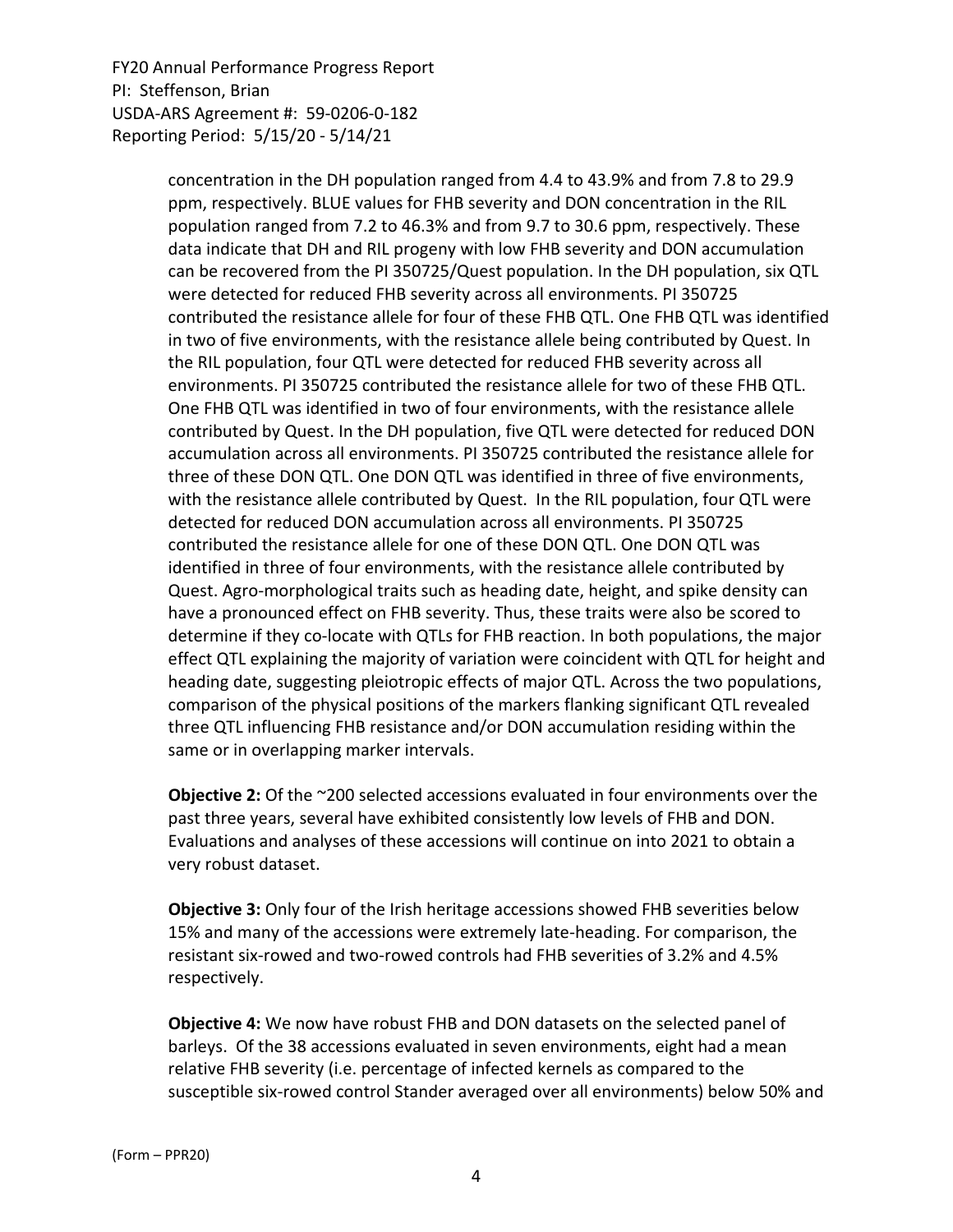> 33 had a mean relative DON accumulation (i.e. percent of DON accumulation in ppm of Stander) below 50%. Of the 155 lines evaluated in at least four environments, 33 had a mean relative FHB severity below 50% and 130 had a mean relative DON accumulation below 50%. This panel of select resistant accessions (176 lines) was genotyped with the 50k Illumina Infinium iSelect genotyping array for barley to provide a comprehensive set of markers to be used for future haplotype analysis of previously reported FHB resistance QTL.

#### **c) List key outcomes or other achievements.**

When the QTL analysis is completed, we anticipate identifying novel resistance alleles in the PI 350725/Quest population. Further investigation into the identified QTL donated from PI 350725 will reveal if any have utility in breeding or if they relate to previously identified QTL. The extensive phenotyping of the select panel has revealed several accessions with consistently low levels of FHB and DON. These will be distributed to breeders. Several new accessions with resistance to FHB were identified in the IPK panel and will be evaluated again in future field trials. Haplotype analyses will be completed for all elite resistant germplasm, providing key insights into the genetic basis of resistance.

## **3. Was this research impacted by the COVID‐19 pandemic (i.e. university shutdowns and/or restrictions, reduced or lack of support personnel, etc.)? If yes, please explain how this research was impacted or is continuing to be impacted.**

We were fortunate to be able to successfully complete our FHB field trials in 2020 and to plant our 2021 trial in May. In 2020, there were long delays in receiving our DON data coming from Yanhong Dong's laboratory. This is no reflection on her because I am well aware of the restrictions she faced at the University of Minnesota. In addition, the extra step of now having to grind our own samples ahead of submitting them to Yanhong's lab also resulted in some delay. Moreover, with the university shut‐down and restrictions of personnel coming onto campus, our progress in performing QTL analyses were delayed.

## **4. What opportunities for training and professional development has the project provided?**

Our USWBSI‐funded research has provided an excellent training opportunity for many scientists over the past years. The current research project is part of the Ph.D. thesis of my graduate student Rae Page. Other participants in this research included post‐ doctoral research associates Ahmad Sallam and Oadi Matny, Researcher 2 scientists Tamas Szinyei, and graduate students Mitchell Ritzinger and Eva Henningsen. There were also several undergraduate students who assisted on this project in various capacities, the recent ones Michelle Jugovich, Molly Bergum and Michael Miller. All of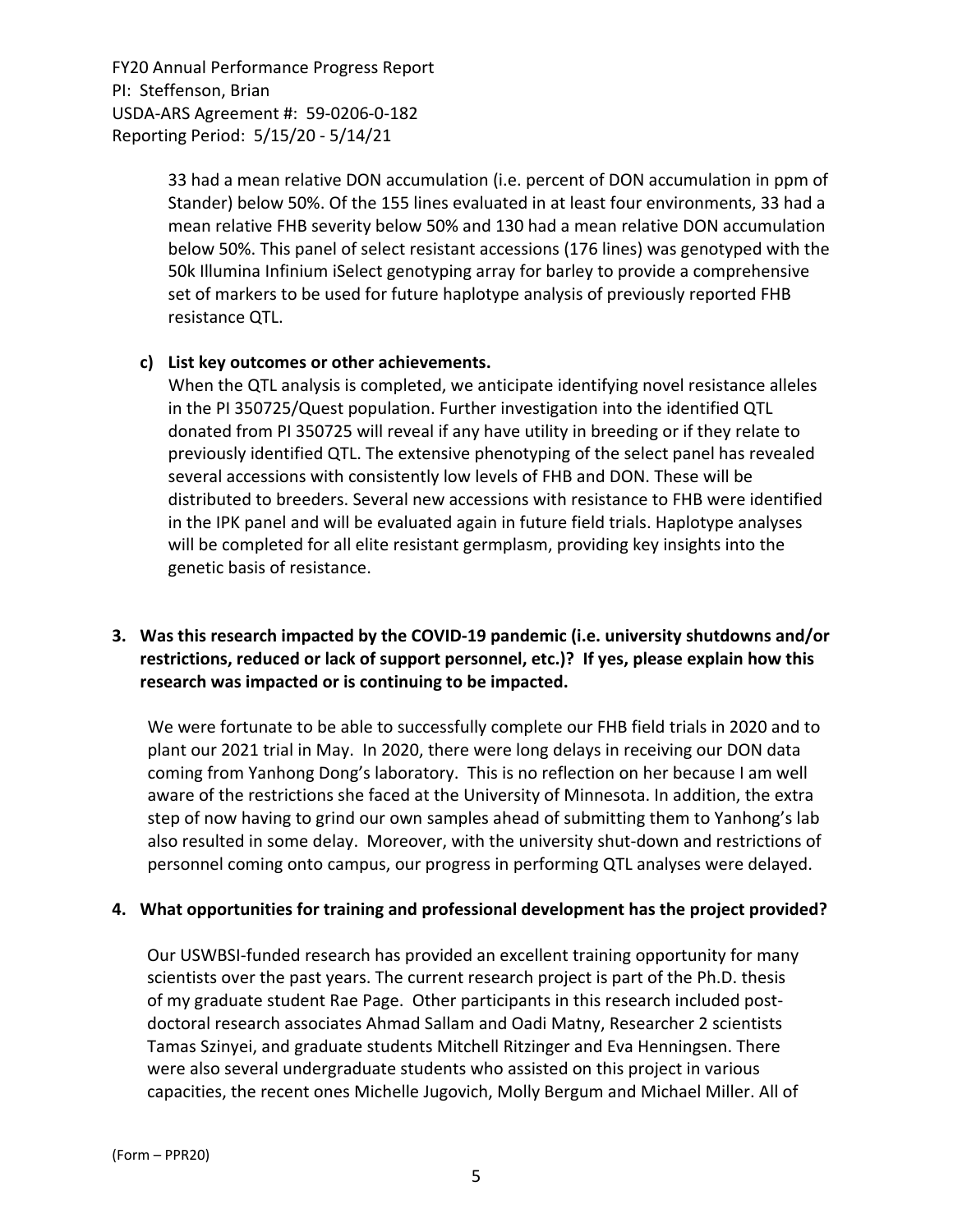> these individuals were trained in the methodology for working with FHB, including production and storage of inoculum; inoculation techniques; disease severity scoring; and DON analyses. Moreover, several members of my senior research team gained valuable experience in SNP genotyping, molecular map construction and QTL analysis.

## **5. How have the results been disseminated to communities of interest?**

The current research project is part of Rae Page's Ph.D. thesis. She presented her research as a poster at the 2020 USWBSI forum. She plans to publish the complete work in a referred journal in 2021. We are also ready to submit our publication on a meta‐ analysis of the genetics of FHB resistance in barley.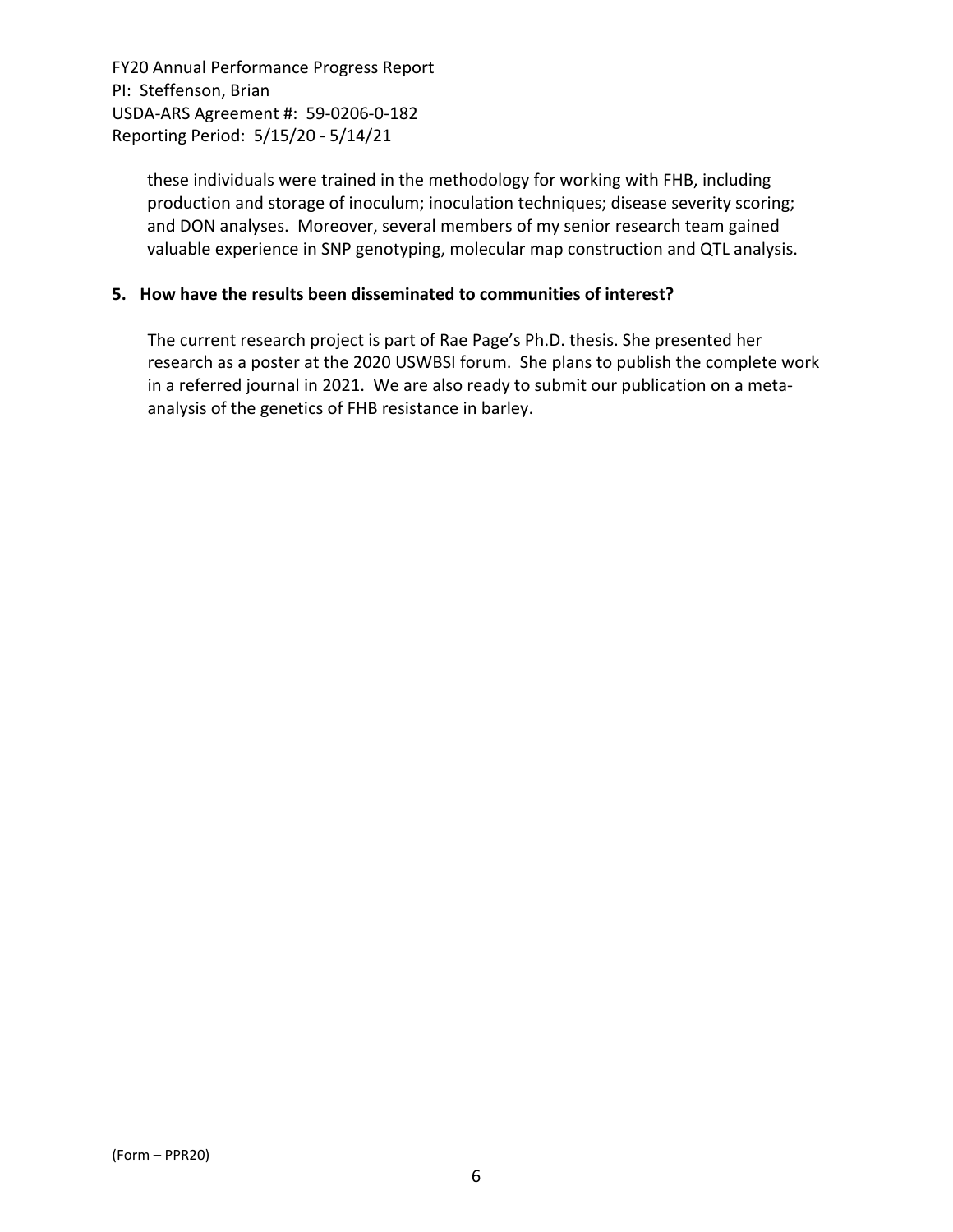## **Training of Next Generation Scientists**

**Instructions:** Please answer the following questions as it pertains to the FY20 award period (5/15/20 ‐ 5/14/21). The term "support" below includes any level of benefit to the student, ranging from full stipend plus tuition to the situation where the student's stipend was paid from other funds, but who learned how to rate scab in a misted nursery paid for by the USWBSI, and anything in between.

**1. Did any graduate students in your research program supported by funding from your USWBSI grant earn their MS degree during the FY20 award period?** ☐Yes ☒No

**If yes, how many?** Click to enter number here.

**2. Did any graduate students in your research program supported by funding from your USWBSI grant earn their Ph.D. degree during the FY20 award period?**

☐Yes ☒No **If yes, how many?** Click to enter number here.

**3. Have any post docs who worked for you during the FY20 award period and were supported by funding from your USWBSI grant taken faculty positions with universities?** ☐Yes ☒No

**If yes, how many?** Click to enter number here.

**4. Have any post docs who worked for you during the FY20 award period and were supported by funding from your USWBSI grant gone on to take positions with private ag‐ related companies or federal agencies?**

☐Yes ☒No

**If yes, how many?** Click to enter number here.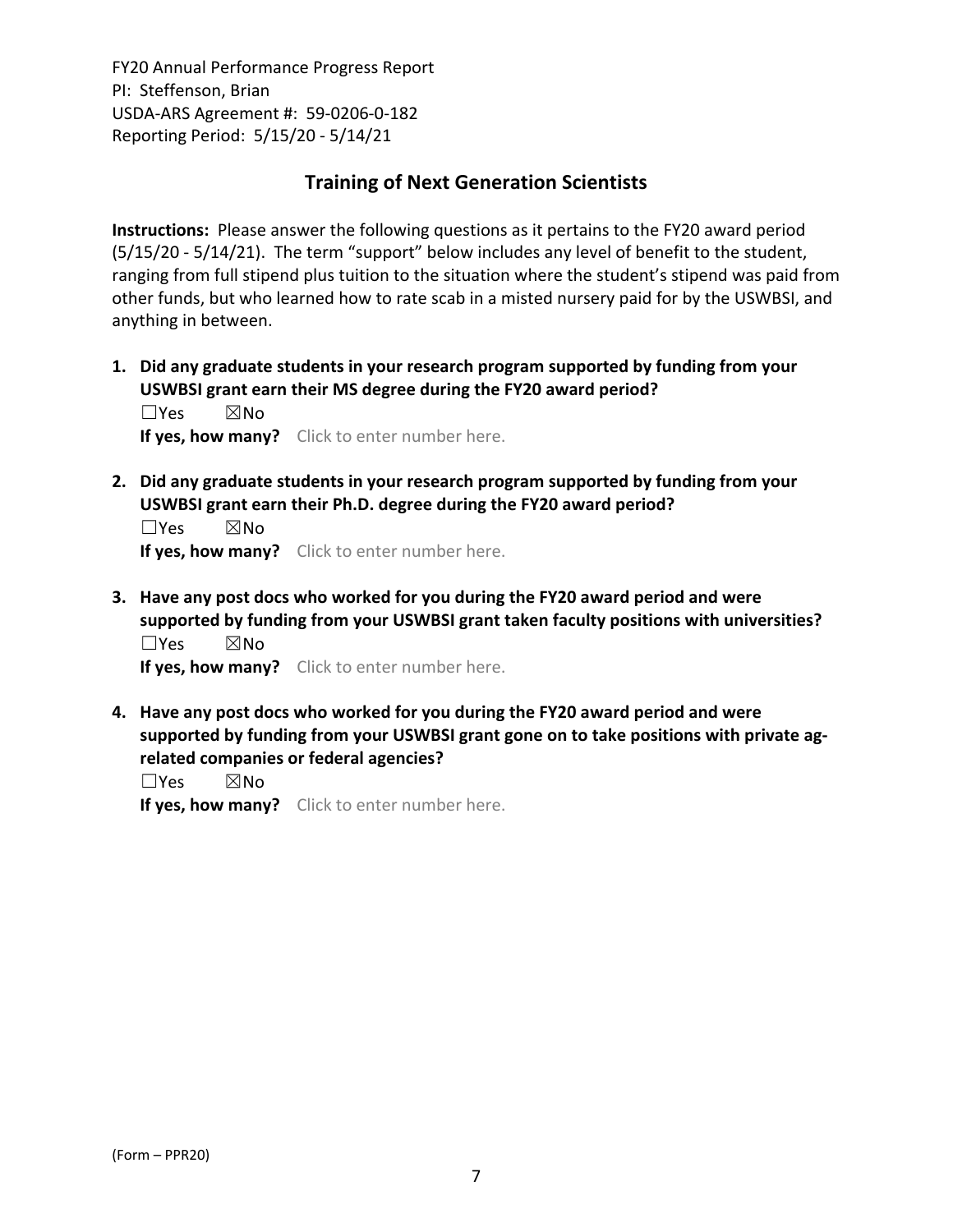# **Release of Germplasm/Cultivars**

**Instructions:** In the table below, list all germplasm and/or cultivars released with full or partial support through the USWBSI during the FY20 award period (5/15/20 - 5/14/21). All columns must be completed for each listed germplasm/cultivar. Use the key below the table for Grain Class abbreviations. 

| <b>Name of Germplasm/Cultivar</b> | <b>Grain Class</b>    | <b>FHB Resistance</b>                                  | <b>FHB</b><br>Rating<br>$(0-9)$  | Year<br><b>Released</b> |
|-----------------------------------|-----------------------|--------------------------------------------------------|----------------------------------|-------------------------|
| Nothing to report.                | Select Grain<br>Class | Select what represents<br>your most resistant<br>check | Enter as<br>$text 0-9$<br>rating | Select Year             |
| Click here to enter text.         | Select Grain<br>Class | Select what represents<br>your most resistant<br>check | Enter as<br>text 0-9<br>rating   | Select Year             |
| Click here to enter text.         | Select Grain<br>Class | Select what represents<br>your most resistant<br>check | Enter as<br>text 0-9<br>rating   | Select Year             |
| Click here to enter text.         | Select Grain<br>Class | Select what represents<br>your most resistant<br>check | Enter as<br>text 0-9<br>rating   | Select Year             |
| Click here to enter text.         | Select Grain<br>Class | Select what represents<br>your most resistant<br>check | Enter as<br>text 0-9<br>rating   | Select Year             |
| Click here to enter text.         | Select Grain<br>Class | Select what represents<br>your most resistant<br>check | Enter as<br>text 0-9<br>rating   | Select Year             |
| Click here to enter text.         | Select Grain<br>Class | Select what represents<br>your most resistant<br>check | Enter as<br>text 0-9<br>rating   | Select Year             |
| Click here to enter text.         | Select Grain<br>Class | Select what represents<br>your most resistant<br>check | Enter as<br>text 0-9<br>rating   | Select Year             |
| Click here to enter text.         | Select Grain<br>Class | Select what represents<br>your most resistant<br>check | Enter as<br>text 0-9<br>rating   | Select Year             |
| Click here to enter text.         | Select Grain<br>Class | Select what represents<br>your most resistant<br>check | Enter as<br>text 0-9<br>rating   | Select Year             |
| Click here to enter text.         | Select Grain<br>Class | Select what represents<br>your most resistant<br>check | Enter as<br>$text 0-9$<br>rating | Select Year             |
| Click here to enter text.         | Select Grain<br>Class | Select what represents<br>vour most resistant<br>check | Enter as<br>text 0-9<br>rating   | Select Year             |
| Click here to enter text.         | Select Grain<br>Class | Select what represents<br>your most resistant<br>check | Enter as<br>text 0-9<br>rating   | Select Year             |
| Click here to enter text.         | Select Grain<br>Class | Select what represents<br>your most resistant<br>check | Enter as<br>text 0-9<br>rating   | Select Year             |

NOTE: Leave blank if you have nothing to report or if your grant did NOT include any VDHR-related projects.

**NOTE:** List the associated release notice or publication under the appropriate sub-section in the 'Publications' section of the FPR.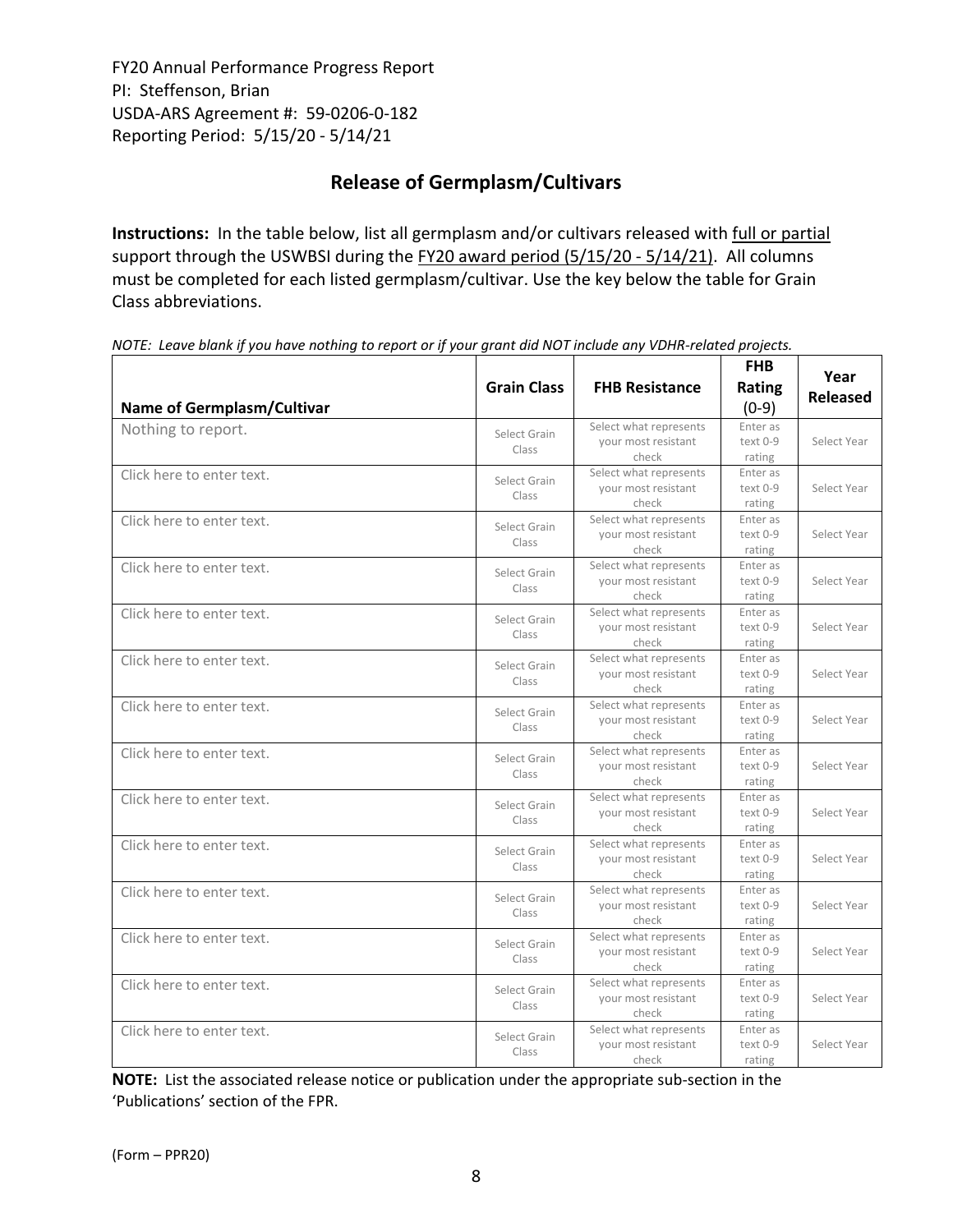## **Publications, Conference Papers, and Presentations**

**Instructions:** Refer to the PR\_Instructions for detailed more instructions for listing publications/presentations about your work that resulted from all of the projects included in the FY20 grant award. Only citations for publications published (submitted or accepted) or presentations presented during the **award period (5/15/20 ‐ 5/14/21**) should be included. If you did not publish/submit or present anything, state 'Nothing to Report' directly above the Journal publications section.

NOTE: Directly below each citation, you **must** indicate the Status (i.e. published, submitted, etc.) and whether acknowledgement of Federal support was indicated in the publication/ presentation. See example below for a poster presentation with an abstract:

Winn, Z.J., Acharya, R., Lyerly, J., Brown‐Guedira, G., Cowger, C., Griffey, C., Fitzgerald, J., Mason R.E., and Murphy, J.P. (2020, Dec 7‐11). Mapping of Fusarium Head Blight Resistance in NC13‐20076 Soft Red Winter Wheat (p. 12). In: Canty, S., Hoffstetter, A. and Dill‐Macky, R. (Eds.), *Proceedings of the 2020 National Fusarium Head Blight Forum*. https://scabusa.org/pdfs/NFHBF20\_Proceedings.pdf. Status: Abstract Published and Poster Presented Acknowledgement of Federal Support: YES (Abstract and Poster)

## **Journal publications.**

Su, W.H., Yang, C., Dong, Y., Johnson, R., Page, R., Szinyei, T., Hirsch, C.D. and Steffenson, B.J. 2021. Hyperspectral imaging and improved feature variable selection for automated determination of deoxynivalenol in various genetic lines of barley kernels for resistance screening. Food Chemistry. 343. 128507.

https://doi.org/10.1016/j.foodchem.2020.128507

Status: Published Acknowledgement of Federal support: YES

Su, W.H., Zhang, J., Yang, C., Page, R., Szinyei, T., Hirsch, C.D. and Steffenson, B.J., 2021. Automatic Evaluation of Wheat Resistance to Fusarium Head Blight Using Dual Mask‐ RCNN Deep Learning Frameworks in Computer Vision. Remote Sensing. 13(1). 26. https://doi.org/10.3390/rs13010026

Status: Published Acknowledgement of Federal support: YES

#### **Books or other non‐periodical, one‐time publications.**

Nothing to report.